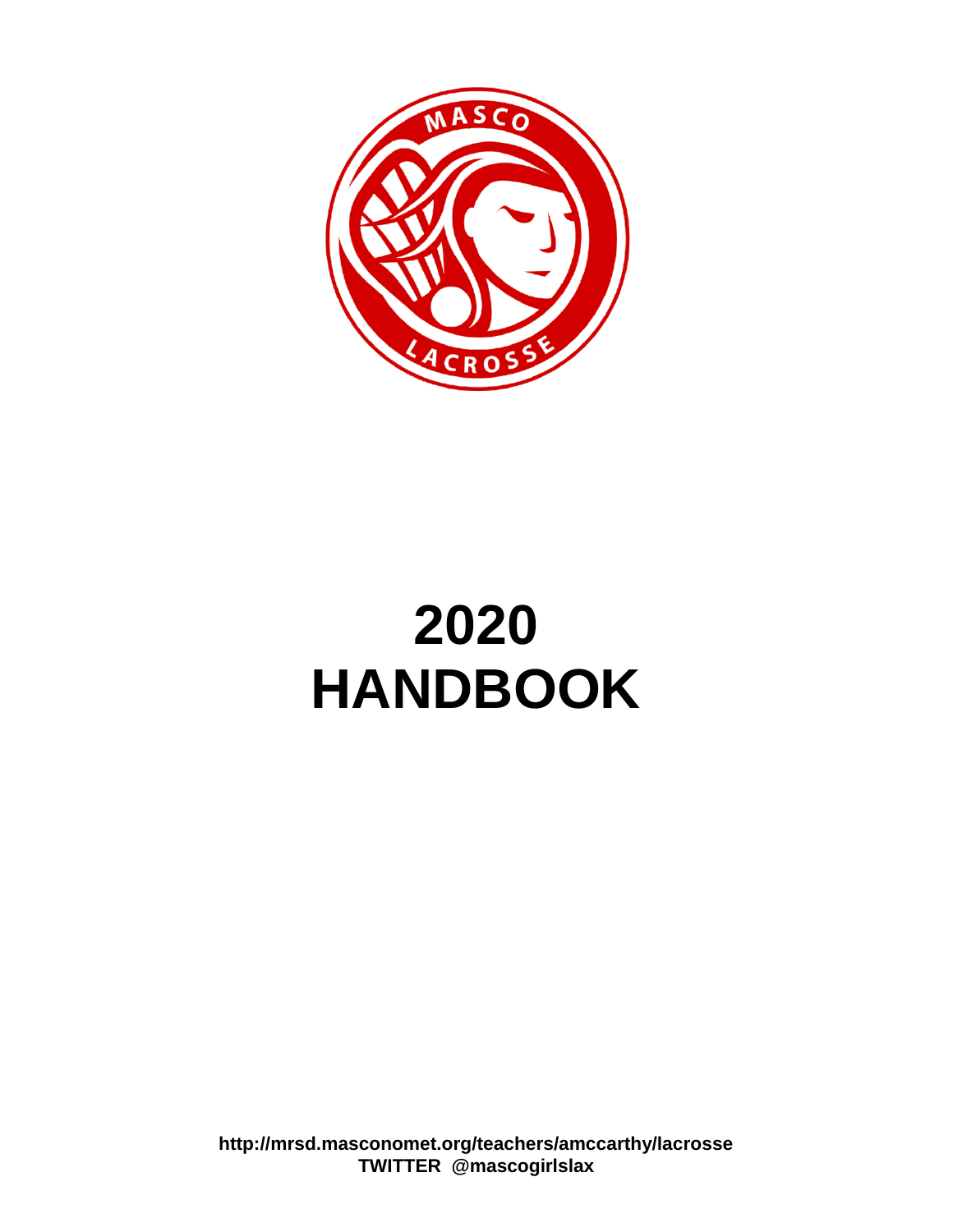# **COACH & CAPTAINS**

*HEAD COACH* **Al McCarthy 978-887-2323 x13000 amccarthy@masconomet.org**

> *JV COACH* **Krista Marcoulier kboosh9@gmail.com**

*ASSISTANT COACH* **Briana Gross briana.gross10@gmail.com**

> *CAPTAINS* **Tara Gallagher Liv McCarthy**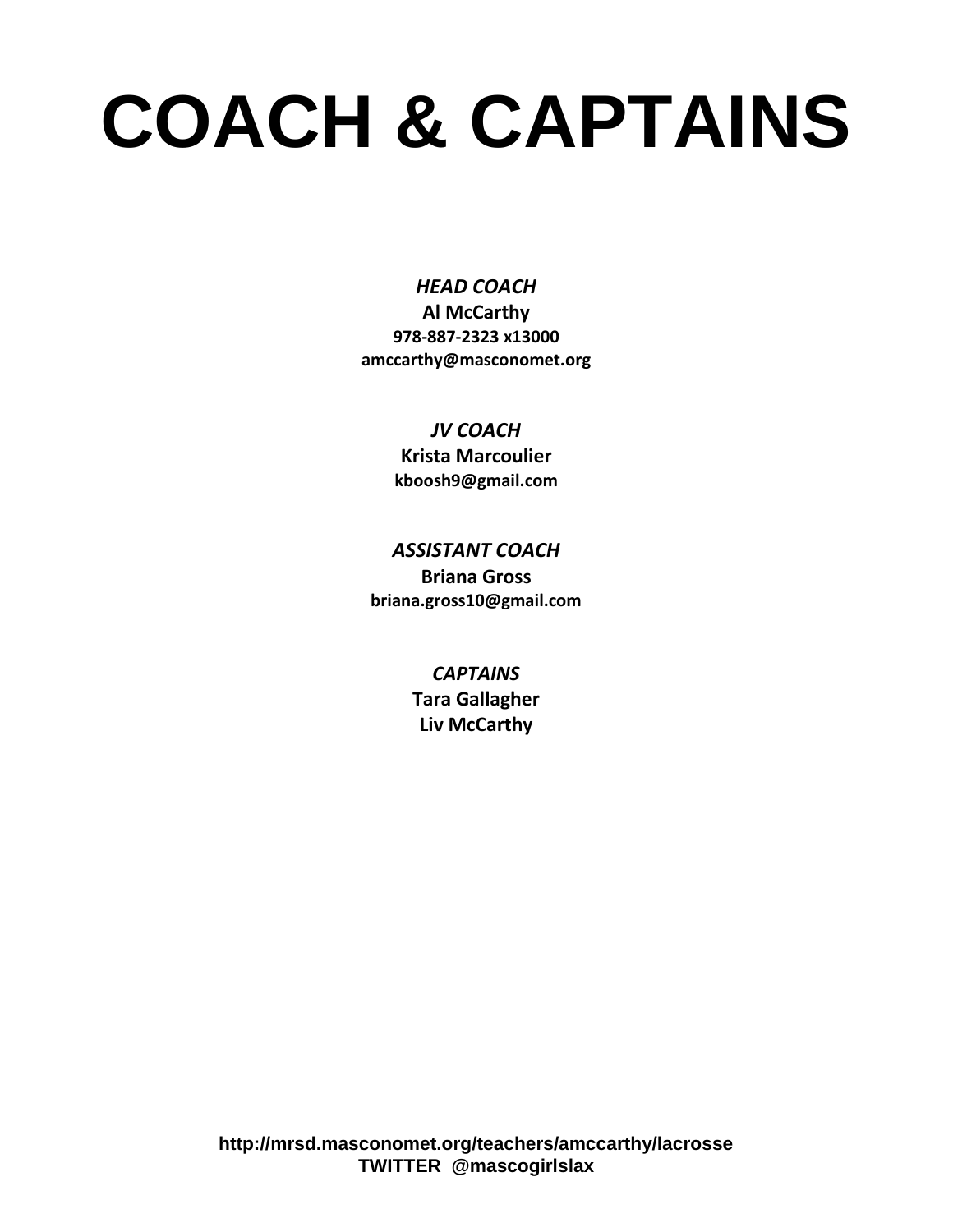# **TEAM RULES**

- 1. HAVE FUN! Play Lacrosse and Join the Team to Have Fun!
- 2. Make a commitment to the team: unexcused absences and tardiness will result in limited playing time
- 3. Respect your teammates, be friendly, make friends, TOGETHERNESS = root of team success break cliques – huddled in little groups contradicts the tradition of MGLAX TOGETHERNESS
- 4. Create and maintain a positive and productive sideline mentality!
- 5. Generally speaking, if you miss a game, you will sit a game. Some absences may be excused and will be assessed individually based on the circumstance but never based on skill or role
- 6. Lacrosse practices and games are held over April vacation. Being absent from team practices and games during this period will have an impact on playing time
- 7. Practice starts 3:00 (M-Th) 2:30 (Fri) 8:30 (Sat). Be early. If you are to miss practice or arrive late for any reason, discuss personally with coach beforehand & don't use the trainer as an excuse to be late
- 8. The bus typically leaves at 2:30 for away games. Do not arrive late as we will not wait for anyone
- 9. Everyone rides the bus to and from games which builds team chemistry
- 10. Be Prepared: bring extra equipment and both uniforms to all games
- 11. Do the drill the way we ask you to not the way it feels more comfortable Learning techniques & fundamentals will make you stronger if you strive to do it correctly
- 12. Be focused and concentrate on what you are doing and why you are doing it Execute!! Carry strategy over to games and don't give up
- 13. Be dynamic at all times including warm-ups, be big and loud, put ZIP on the ball & move your feet
- 14. Run to and from drills and breaks
- 15. Work on left and right equally in practice and this will make you a much stronger player
- 16. Positions are not set in stone: know each position & the responsibility that goes along with it
- 17. Be responsible for yourself: If you have questions or concerns, address them directly with your coach
- 18. Practice, pre-game & game time = players only: let friends & family know this ahead of time
- 19. Check your EGO at the door! It doesn't matter if you are a 4-year starter, captain or first year player; everything is earned and nothing is given! Know your role and ACCEPT your role!
- 20. Hard work, execution, game readiness, and a good attitude will help you advance
- 21. Goggles, Mouth guards, AND CLEATS (outdoor) are REQUIRED for practice and try-outs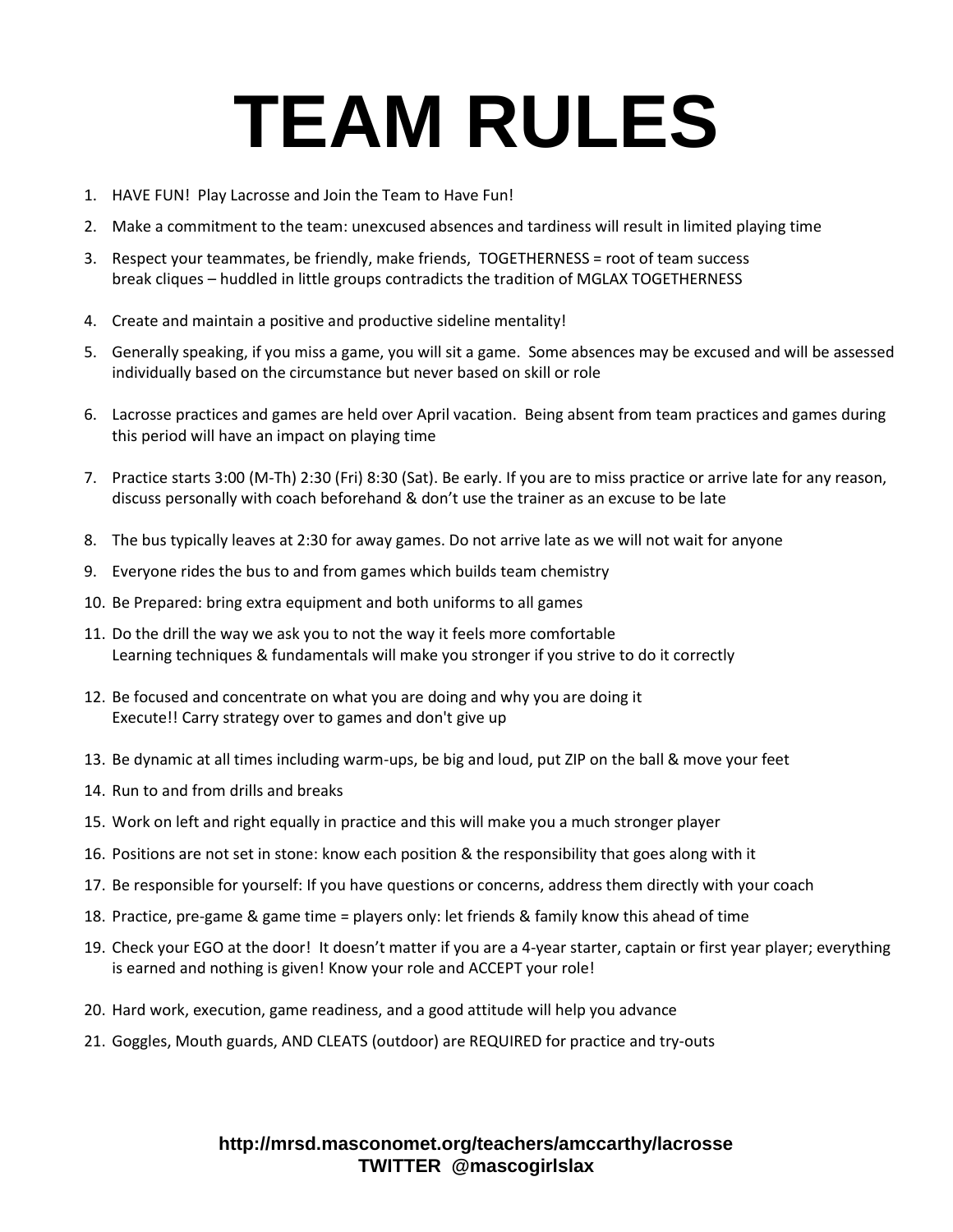## **EXPECTATIONS**

#### *Academics*

Must meet Masconomet eligibility requirements Be a good student, go to class on time, take notes and plan ahead

#### *Respect*

Treat teachers, trainers, support staff, opponents, and fans with respect Treat other people the way you want to be treated

#### *School Rules*

Read the school handbook: know and follow the school rules

#### *Building a Tradition*

Respect those who have come before you and build upon the tradition of this program

#### *Hard Work*

We can always outwork our opponent and we know hard work puts us in position to win

### *Playing Smart*

Play with composure and poise Be prepared mentally and make good decisions We can always outsmart our opponent

#### *Winning Attitude*

We believe we can beat any opponent, we are always looking for a way to win We are fighters, and we never quit and other teams know this about us

#### *Team Attitude*

The team is bigger than any one player and we are a team of unselfish players

#### *Believe in our System*

Commit to our philosophy, learn and accept your role and do your job the best you can

#### *Believe in Yourself*

Play with confidence, think positively and strive to be better Have a short memory and put bad experiences behind you

#### *Believe in Your Teammates*

Communicate with your teammates and support and encourage each other

### *Believe in Your Coaches*

Your coaches are trying to make you better people and players: listen and learn Trust your coaches and learn to take constructive criticism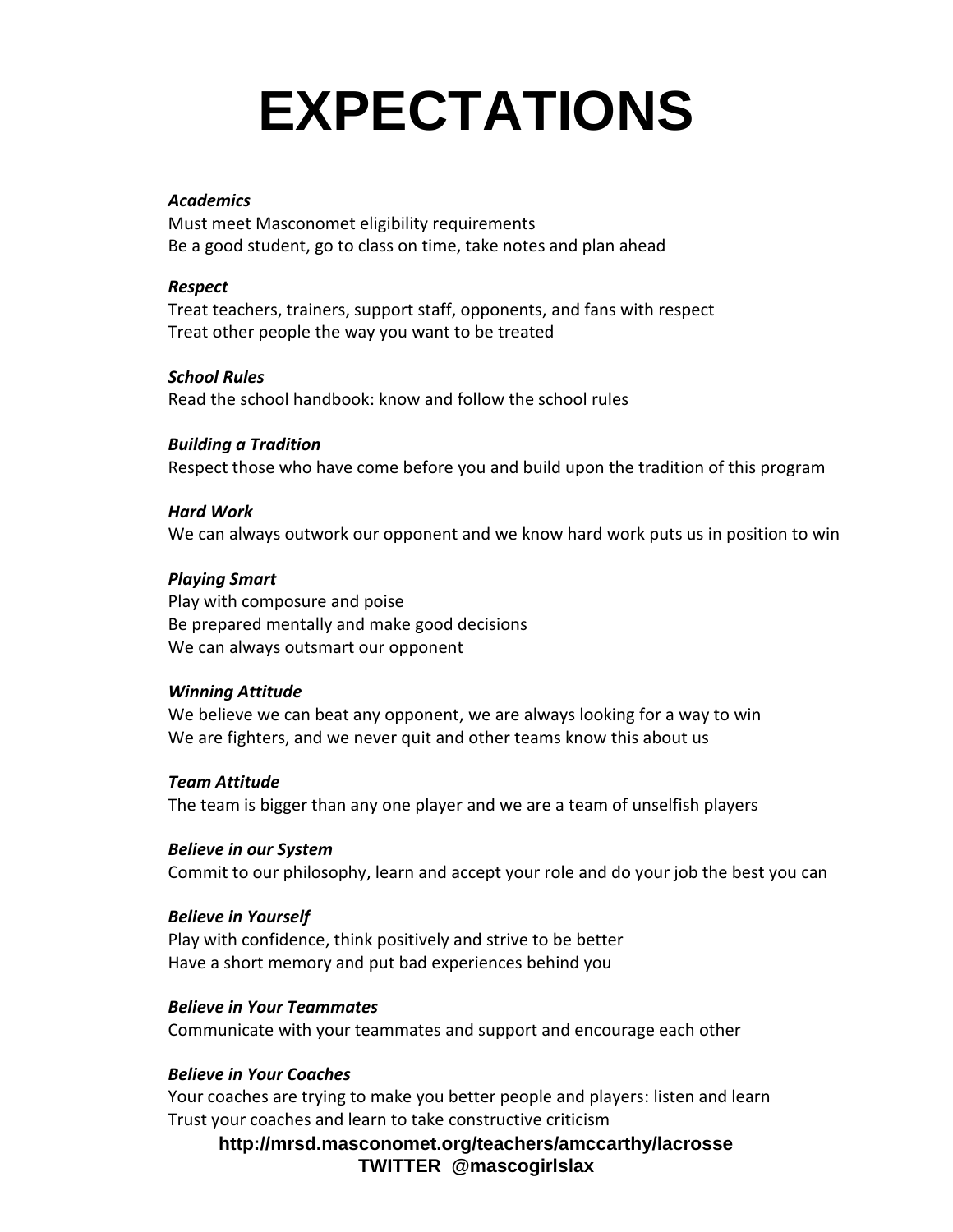# **STRIVE**

### **Strive to be a better person, player and teammate**

- Push yourself in practice
- Sprint hard & finish hard
- Be alert and pay attention
- Give 100% effort 100% of the time
- Think about game scenarios
- Be confident, believe in yourself and the team
- Arrive early to practice
- Talk to your coach and teammates
- Work out in the off-season, run & lift weights
- Practice: shooting, cradling, passing, catching
- Work on moves, shot fakes, pass fakes, footwork
- Work left & right equally, become unpredictable
- Work on your weaknesses
- Motivate your teammates
- Encourage your teammates
- Hang out with your teammates
- Set goals and talk about your goals
- Create a plan for your goals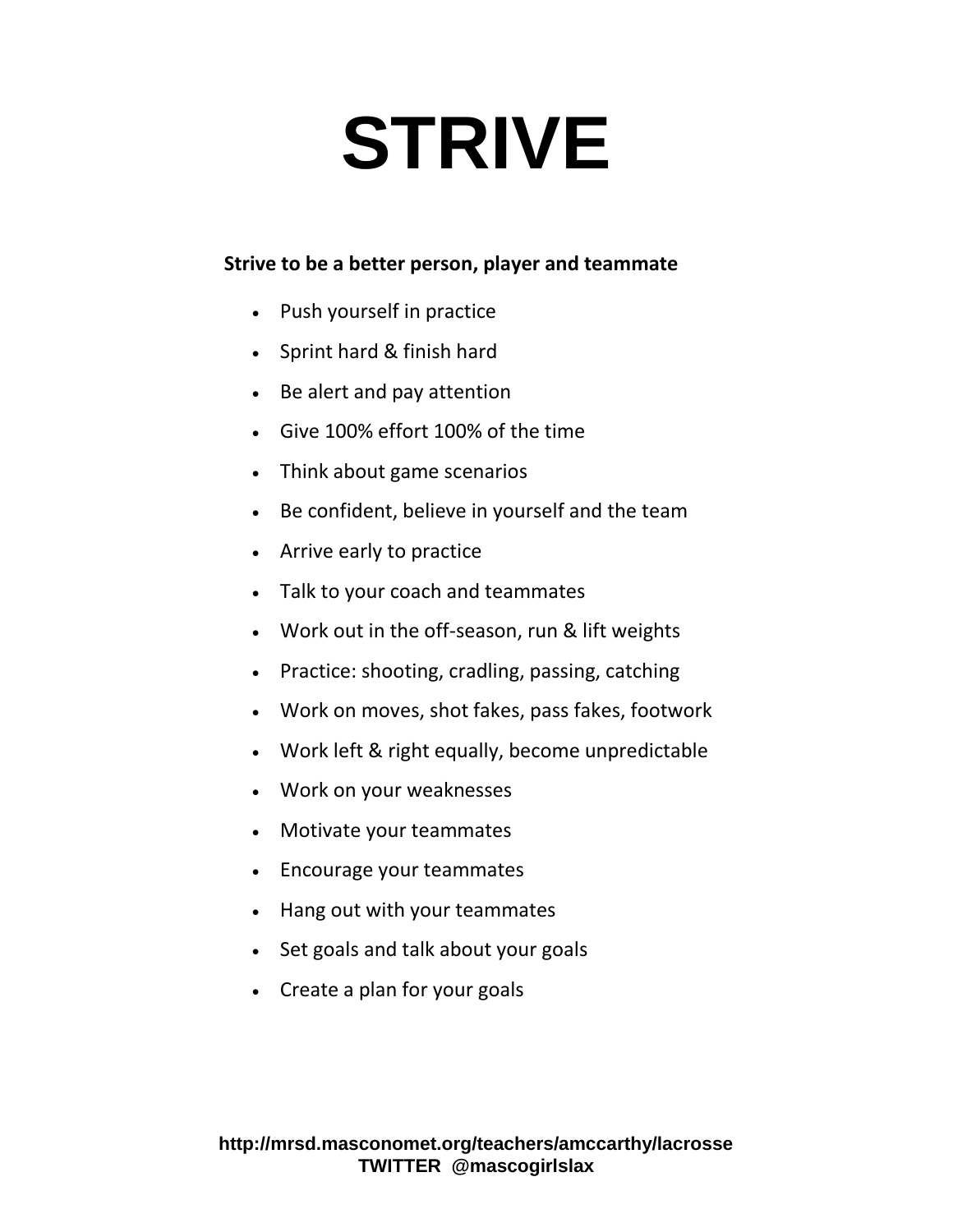# **TRY-OUTS**

**ST ART DATE: MONDAY MARCH 16 T H , T ime & Loc ation TBD (field house or outside T BD)** Times vary widely and will become more clear the closer we get. Try-outs typically last **3 days with teams most likely posted by Thursday morning on the MGLAX w ebsite PLAYER TRYOUT NUMBERS # All potential players with the exception of returning varsity will** wear an assigned number on their back for tryouts Use duct-tape to create number (choose appropriate colors to make number stand out) **Placing number on T-Shirt AND Jacket is recommended #'s will be assigned at pre -season informational meeting in February IMPORTANT:** Spring weather is unpredictable! **T imes and loc ations may c hange last minute, so be prepared for anything** Changes are announced by me (Twitter) & Captains (Text) You can always stop by room 3000 after school to check in **Pay Attention to Announcements & Website & Twitter** "Not Knowing" is Not an Acceptable Excuse

#### **MAKE SURE:**

- **1. Register ASAP - Forms Due February 28th- found on Masc o Athletic Site (If you are not on my list, you w ill not be able to try out)**
- **2. Clear Obligations. (Outstanding obligations will not be able to try out)**
- **3. Physic al is Current: (Expired physic als wi ll not be able to try out)**
- **4. Sc holarship applic ation due February 28th**

**\*T ake c are of all of these items in adv ance**

\*Do not set a bad first impression and have me chase you down for any of the above

BRING WARM CLOTHING: hats, sweatshirts, gloves, wind resistant, water resistant, whatever you need. We have played games in cold driving rain, wind and snow, so we will practice and we will run in all conditions to prepare for game conditions. Don't complain about the cold. **READ THE HANDBOOK: Know our philosophy, strategy, rules, and the game of lacrosse Prepare: come to tryouts in good physic al c ondition and skills fine-tuned**

**SEE A CAPTAIN OR A COACH WITH ANY QUESTION Coac h McCarthy is in Room H3000 Captains: Tara Gallagher, Liv McCarthy UP-T O-DAT E GAME AND DAILY SCHEDULE HERE: http://mrsd.masc onomet.org/teac hers/amc c arthy/lac rosse/pdfs/sc hedule.pdf**